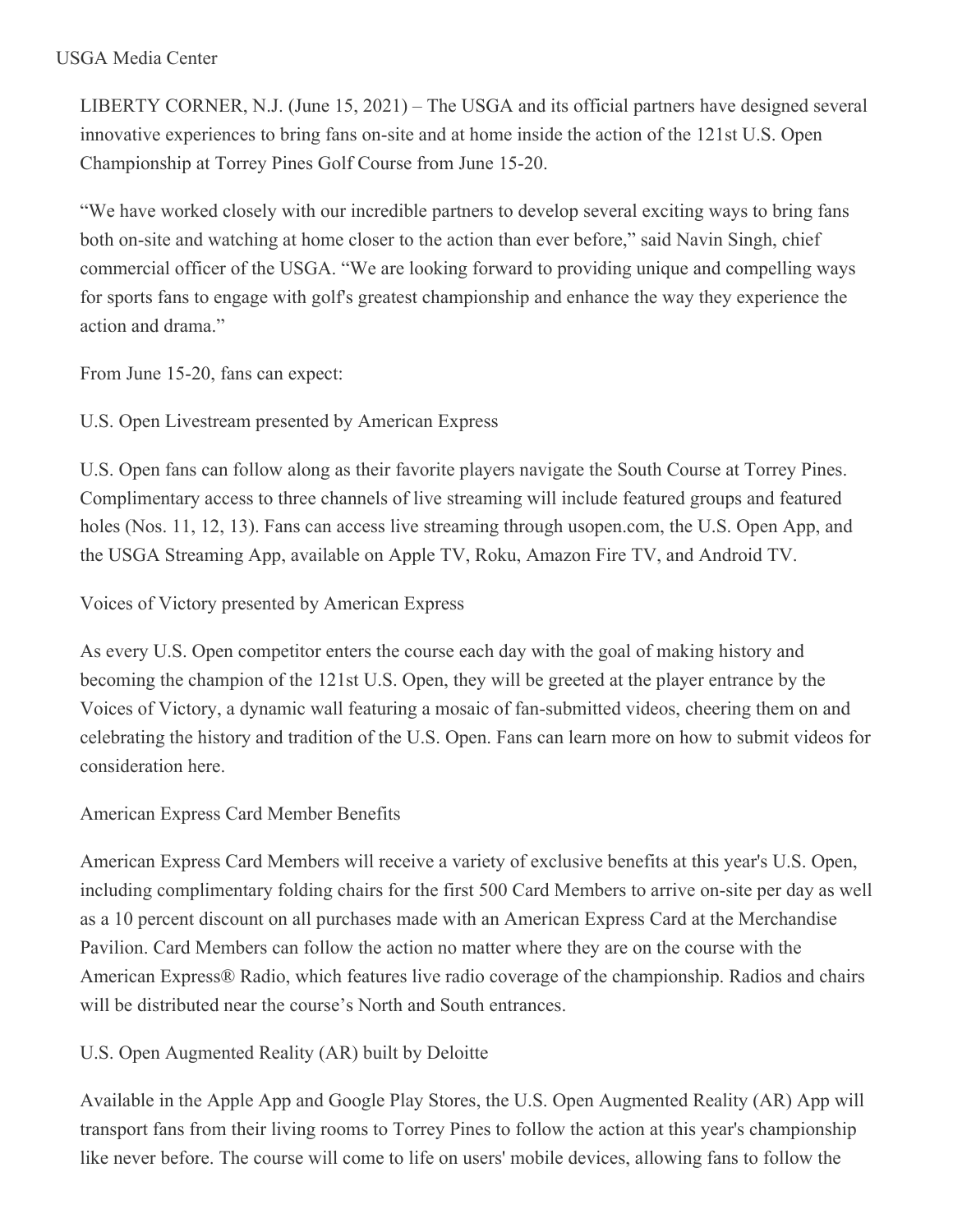action in near-real time with three-dimensional views of all 18 championship holes. Fans will be able to locate players, compare their performance with anyone in the field and watch real-time shot tracking, all in augmented reality. In addition to following the live action in AR, fans can explore an immersive tour of The Lodge at Torrey Pines and experience the epic 2008 U.S. Open playoff between Tiger Woods and Rocco Mediate. This AR experience has been designed to complement the official U.S. Open App, which fans can download to access real-time scores, stats, highlights, live-streaming video, player tracking, and more.

### Cisco Virtual 4D Replay

During the television broadcast, viewers at home will be treated to multiangle, 4D replays of the action from the 6th hole at Torrey Pines. Fans will also be able to manipulate these replays within the U.S. Open App, allowing them to control the camera angle and experience a unique perspective on the championship.

### USGA Streaming App Presented by Cisco

Available for free on Roku, Apple TV, Amazon Fire TV and Android TV, the USGA Streaming App will have live featured groups and featured holes coverage all week long. New for 2021, the app will feature condensed telecasts of the entire day of coverage on-demand each evening. It will also be the digital home of post-round interviews throughout the championship. Launched in 2019 in partnership with Cisco, the app also features more than 500 hours of USGA championship final-round broadcasts, films, highlights, and more, all available on demand.

### Virtual U.S. Open Presented by Lexus

Fans who want to test their skill at Torrey Pines can now take on the course in the Virtual U.S. Open Presented by Lexus. A part of the USGA eSports Grand Slam Presented by Lexus and hosted on the World Golf Tour (WGT) by Topgolf digital platform, contestants can compete for a variety of prizes, including a grand prize VIP trip to the 2022 U.S. Open Championship at The Country Club in Brookline, Mass. Qualifying for the Virtual U.S. Open runs from now through June 30, with the final taking place on Saturday, July 24. The Virtual U.S. Open will be followed by the Match Play Challenge at Oakmont on Saturday, Sept. 18, and the Grand Slam Series Finale on Saturday, Dec. 11.

### Dewar's Scotch Whisky Offerings

Dewar's has produced a special limited-edition commemorative bottle of 19-year-old Scotch Whisky double-aged and finished exclusively in the finest first-fill American ex-bourbon casks to celebrate this year's championship, with part of the proceeds going to benefit the USGA Foundation. The bottle is available now through the final round on Father's Day at your local fine wine and spirits retailer or at ReserveBar – Dewar's Champions Edition. For those on-site at the U.S. Open, Dewar's will offer the Victory Highball, the Official Cocktail of the U.S. Open, in hospitality venues across the grounds. The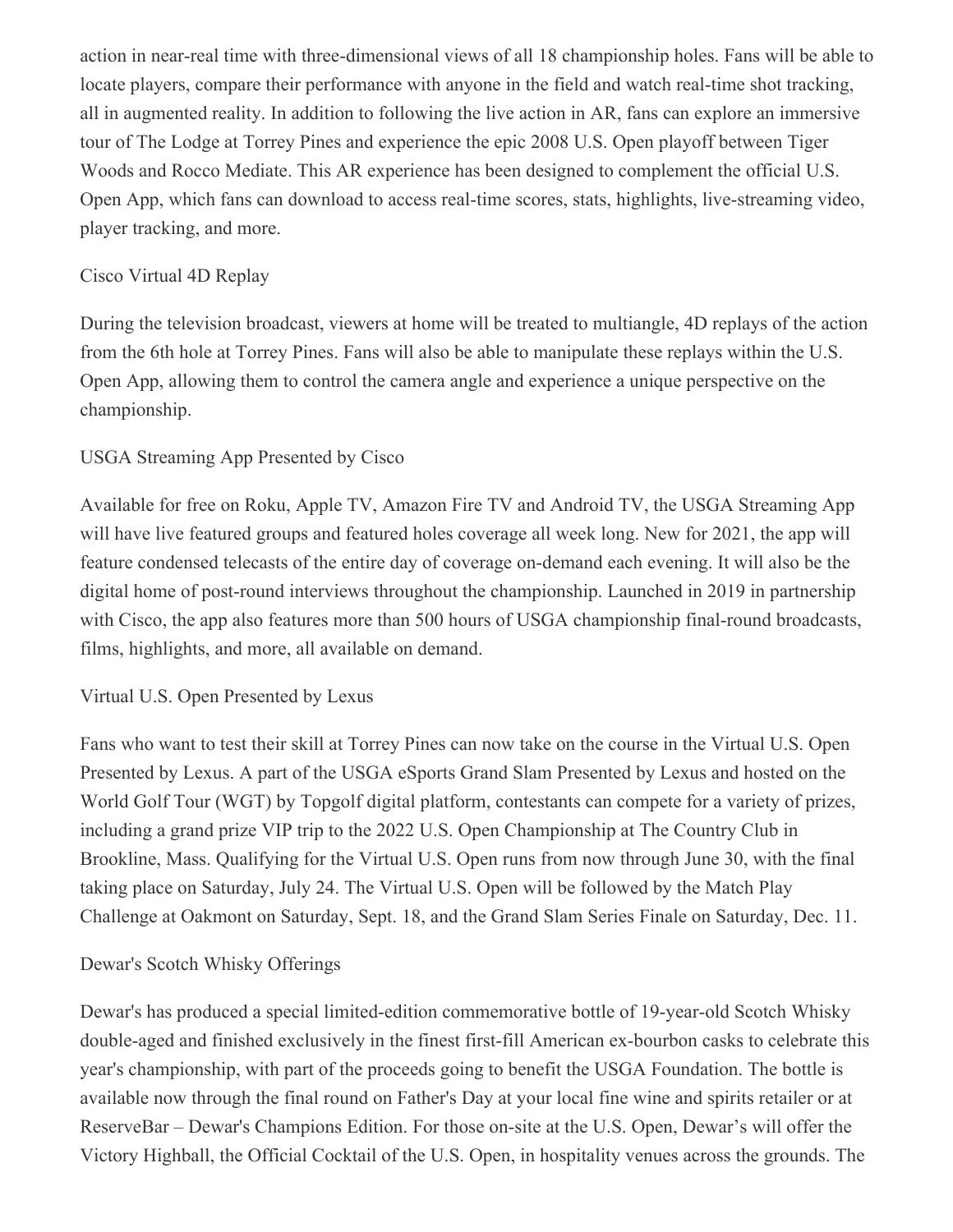Victory Highball is Dewar's take on the classic highball featuring Dewar's 12-year and ginger ale.

# Fan Oasis Presented by Corona Premier

Fans on-site at Torrey Pines will be able to enjoy a variety of concessions – including Corona Premier, Corona Hard Seltzer and other Constellation Brand products – at Fan Oasis Presented by Corona Premier located in multiple areas across the grounds.

# #BirdiesForPremier Sweepstakes

To bring even more excitement to golf fans around the country, Corona Premier will be giving away beer for birdies recorded during the championship. Anytime a birdie is made during the championship, Corona will share a tweet from its official Twitter account, @CoronaExtraUSA, offering fans of legal drinking age the opportunity to receive a 6-pack of Corona Premier in celebration. All consumers need to do is tweet #BirdiesForPremier and #Sweepstakes. Simply for participating in #BirdiesForPremier, fans will be automatically entered into the Grand Prize drawing for a truly premier golf experience. Follow @CoronaExtraUSA on Twitter for more updates.

## 9-Shot Challenge presented by the U.S. Open

From June 12-20 guests at select Topgolf Venues and Toptracer Range locations as well as those participating via the World Golf Tour by Topgolf app will be able to compete with other golfers around the world for the chance to win U.S. Open prizes. Players will hit approach shots on nine different virtual golf holes at Torrey Pines, with final scores determined by the sum of their distance from the pin across all nine holes. Players can complete the challenge as many times as they would like. The top finishers globally will receive a U.S. Open flag signed by this year's champion, with second- and third-place finishers receiving USGA Shop gift cards. To find a participating location, visit www.topgolf.com/9ShotChallenge

## USGAshop.com:

Fans looking to commemorate the 121st U.S. Open can purchase championship apparel and headwear at USGAshop.com. Shop top golf brands, including Polo Ralph Lauren, the Official Outfitter of the U.S. Open. American Express Card Members will receive 20 percent off items sitewide on USGAshop.com, Tuesday, June 15 and Wednesday, June 16, when they use code: USGAAMEX and their American Express credit card at checkout. Terms and restrictions apply.

# "My U.S. Open" Series from Rolex

Rolex returns with new editions of the "My U.S. Open" series highlighting champions from past U.S. Opens. In addition, Rolex has partnered with the USGA to produce an interactive timeline on usopen.com that includes videos, photos, and stats from championships throughout U.S. Open history.